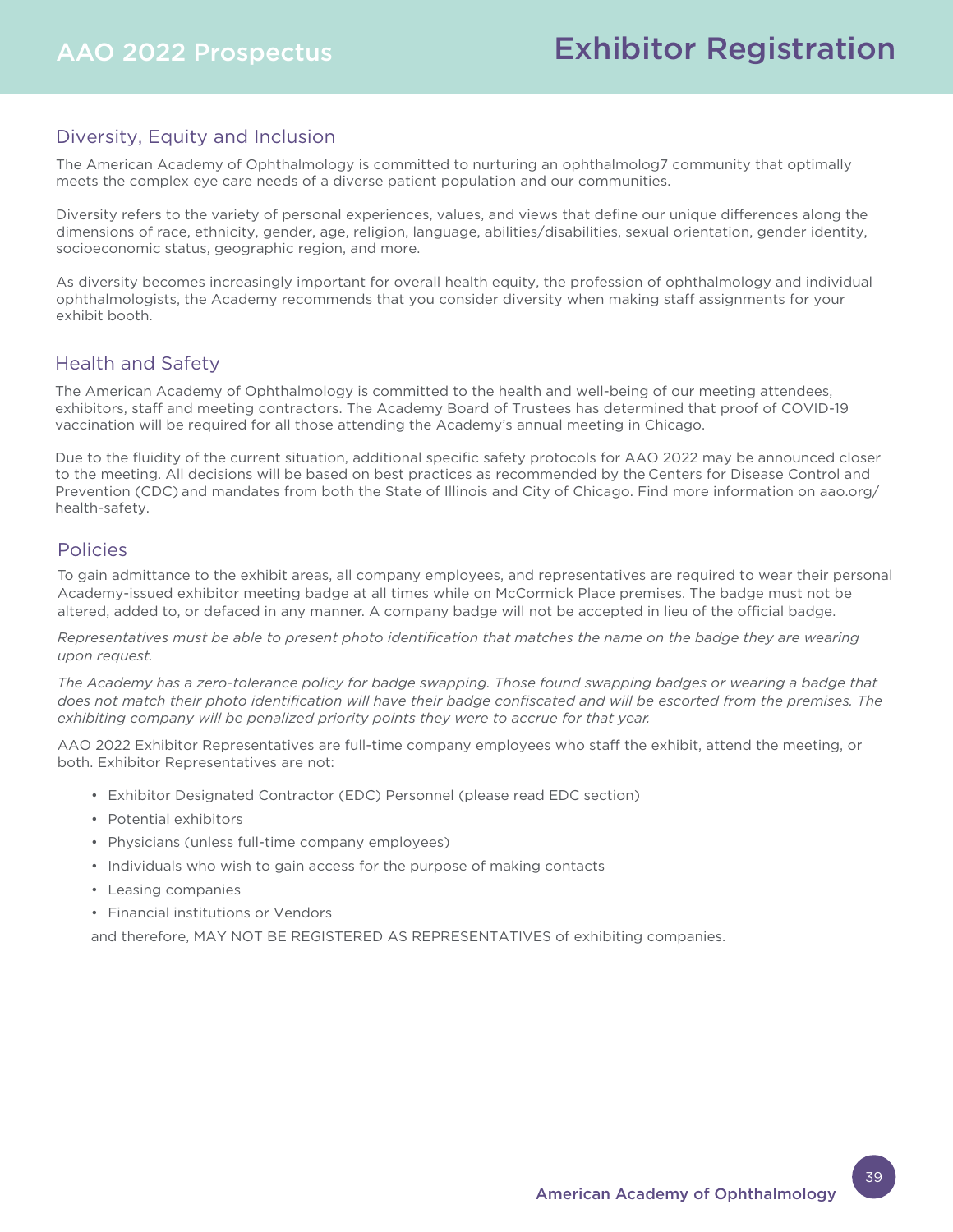# Exhibitor Registration

# Distributors and Independent Representatives

Distributors are representatives of another company who have inventory and sell the exhibiting company's products.

Independent Representatives do not have inventory, but sell the exhibiting company products, in specific geographic locations.

When registering these individuals online, you must select the appropriate personnel type Distributor or Independent Representative, include their company name in the Division field and provide their individual email address.

This information makes it easier for your Distributors and Independent representatives to receive their badge.

# **Optometrists**

Optometrists (ODs) are not allowed to attend any portion of the AAO 2022 Program or Subspecialty Day Meetings.

Optometrists (ODs) who are full time exhibiting company employees may only be registered as an Exhibitor Representative to staff the booth.

### Access

During the meeting, an exhibitor who has their personal Academy-issued exhibitor meeting badge may enter the exhibit hall two hours prior to the opening of the exhibition and may remain in the hall one hour after the close. Meetings in the exhibit halls with medical attendees and other individuals not associated with the exhibits may take place only during official exhibit hours. These individuals must have proper badges and cannot gain access to the exhibit hall except during official exhibit hours.

One exhibitor may not enter another exhibitor's booth without the other exhibitor's approval. Academy representatives and employees shall have free access to any exhibit at all times in the performance of their assigned duties.

Exhibitor Representatives may attend:

- Free sessions
- Posters
- Symposia
- Video presentations

Exhibitor Representatives may not register for Skills Transfer courses.

Representatives of commercial companies attending an educational activity may not engage in sales activities while in the room, or outside the room where the educational activity takes place.

The Exhibitor Representative badge does not allow access to the virtual meeting or Subspecialty Day meetings. See Online Registration below for details on registering for either meeting.

# Registration Types and Fees

#### Exhibitor Representatives

Exhibiting companies receive five (5) complimentary Exhibitor Representative badges per 100 square feet of exhibit space purchased for company employees, distributors and independent representatives.

Associations or Organizations that secure an Informational Poster are provided two (2) complimentary Exhibitor Representative badges for individuals who will staff the poster during exhibition hours.

#### Fee: Complimentary

#### Paid Exhibitor Representative

Exhibiting companies can pay for two additional representatives, over their complimentary allotment, per ten-foot by ten-foot (10' x 10') booth or 100 square feet of space assigned.

Fee:

- \$200 June 29 Aug. 31
- \$300 Sept. 1 Oct. 3

Once registered for AAO 2022 representatives can add access to the virtual meeting for \$300 and/or register for Subspecialty Day, see fees on next page.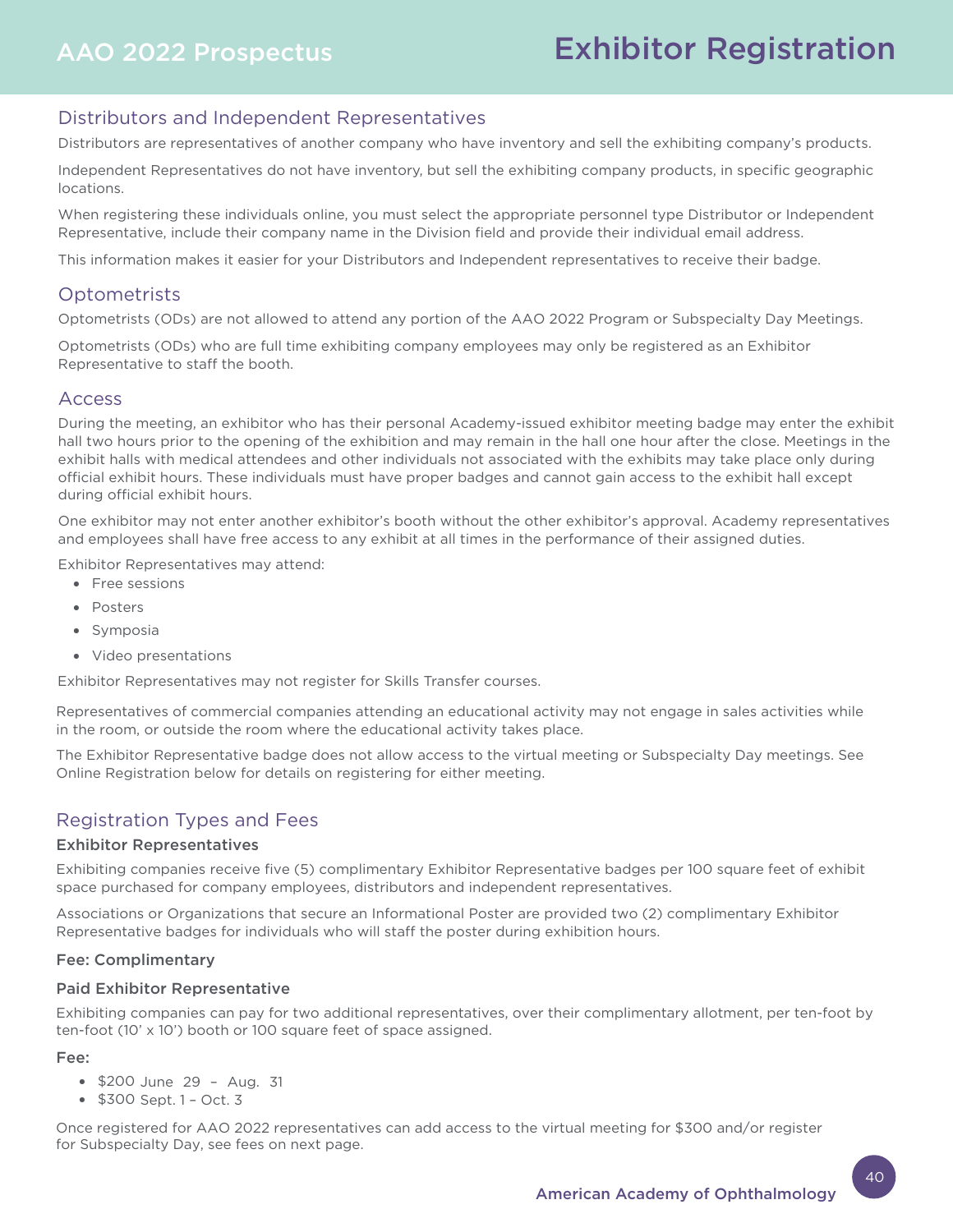# Registration Types and Fees Cont'd

Paid Virtual Representatives - Representatives who will attend virtual only **Fee:** \$300

Once registered, a paid virtual representative can register to attend one or both days of Subspecialty Day. See fees below.

Subspecialty Day Commercial Representative - Attend in-person or virtual

#### Fee:

\$700 June 29 – July 27 \$725 July 28 – Aug. 31 \$750 Sept. 1 – Oct. 3

Misuse of the Exhibitor Registration types will result in the cancellation of registrations and priority point penalization.

# Registration

# **Online**

The Exhibitor Registration website will open on **Wednesday, June 29** and remain open through the annual meeting. *NEW! A unique valid email address is required for each individual registrant.* The online registration system allows exhibiting companies to make additions, changes, and deletions to their list of registrants as needed. From June 29 through the close of the annual meeting exhibiting companies can:

- Register:
	- o Exhibitor Representatives
	- o Paid Exhibitor Representatives
	- o Paid Virtual Representatives
- Edit representatives
- Send email confirmations to registrants
- Review and print a list of registrants

Registered representatives can register to attend Subspecialty Day and/or virtual meeting access using the link(s) in their email confirmation.

# **Onsite**

Beginning Wednesday, Sept. 28 Academy staff in Exhibitor Registration will assist the primary or secondary meeting contact with registration changes (additions and substitutions to, or deletions from the company's list of registrants) at no cost until Thursday, Sept. 29 Requests to process additions, substitutions, or deletions after Thursday, Sept. 29 will result in a \$50 processing fee.

It is the responsibility of the exhibiting company to register their representatives prior to arriving in Chicago.

• There will be a \$100 charge for staff in Exhibitor Registration to register a company's entire list of representatives.